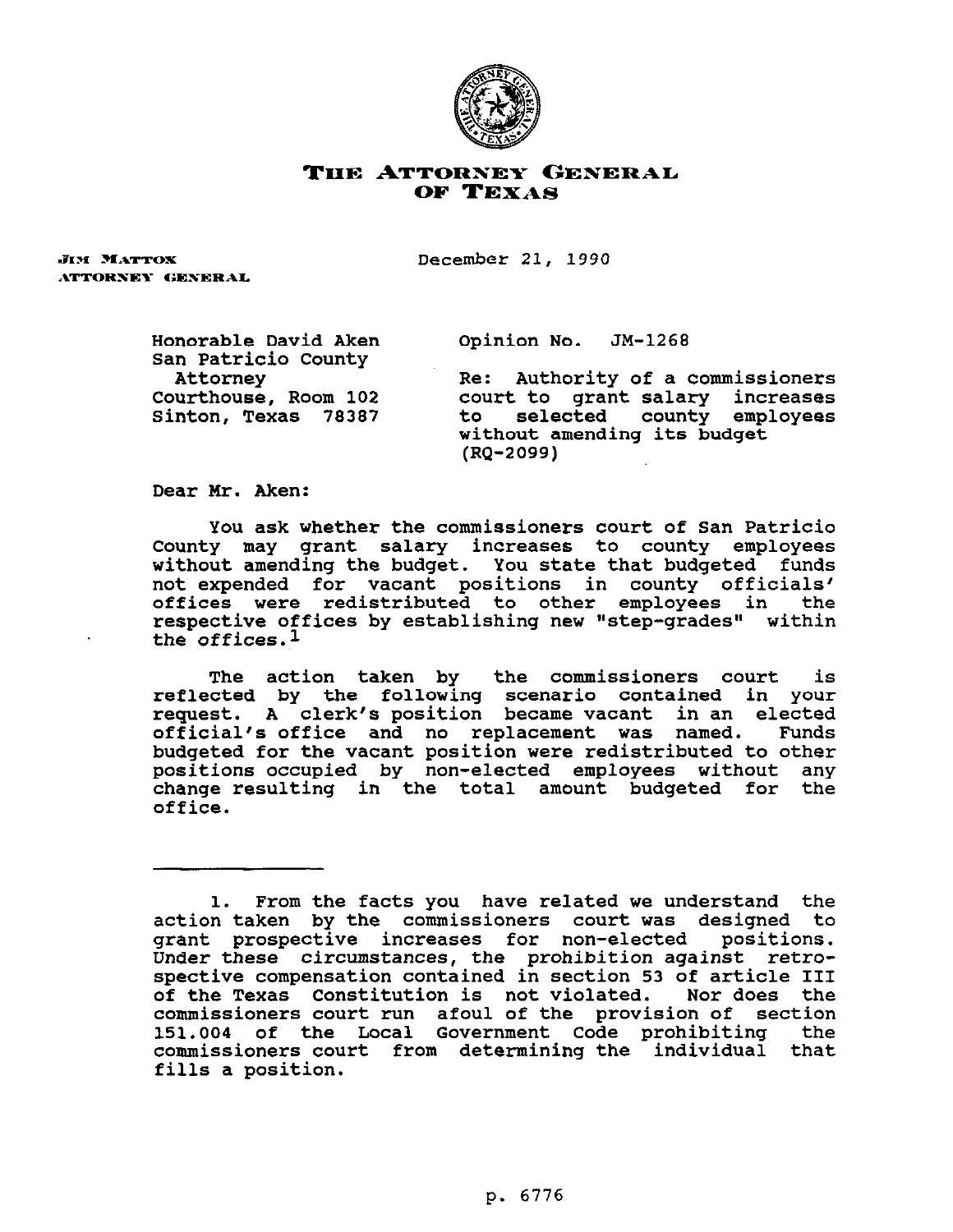Honorable David Aken - Page 2 (JM-1268)

Attorney General Opinion JW-326 (1985) concluded that then article 3912k, section 2(a), V.T.C.S., now section 152.013 of the Local Government Code, does not prohibit the commissioners court from fixing the salaries of non-elected positions at times other than the regular budget hearing.

Your concern over the action taken is that the commissioners court did not enter an order amending the budget nor make any finding that there was an "emergency" or "grave public necessity" that would authorize a transfer of an amount budgeted for one item to another. Subsection (d) of section 111.010, as adopted by the 71st Legislature and applicable to commissioners courts in counties with fewer than 225,000 people, provides:

> (d) The commissioners oourt by order may amend the budget to transfer an amount budgeted for one item to another budgeted item without authorizing an emergency expenditure.

Acts 1989, 71st Leg., ch. 167, at 549 (effective Way 25, 1989).

Each portion is listed as a separate item in the budget. While it is no longer necessary for commissioners court to find that an emergency exists to justify a transfer from one budgeted item to another, the express provisions of subsection (d) contemplate that the budget be amended to reflect the transfer from one budgeted item to another. We believe this to be the case even though no change occurs in the total amount budgeted for salaries in the official's office.

## SUMMARY

The commissioners court of San Patricia County may not grant salary increases to selected county employees without amending the budget.

**Very** truly yo  $\Box$ *l*  $\mu$  /  $\blacksquare$ 

JIM MATTOX Attorney General of Texas

Ĩ.

MARY KELLER First Assistant Attorney General